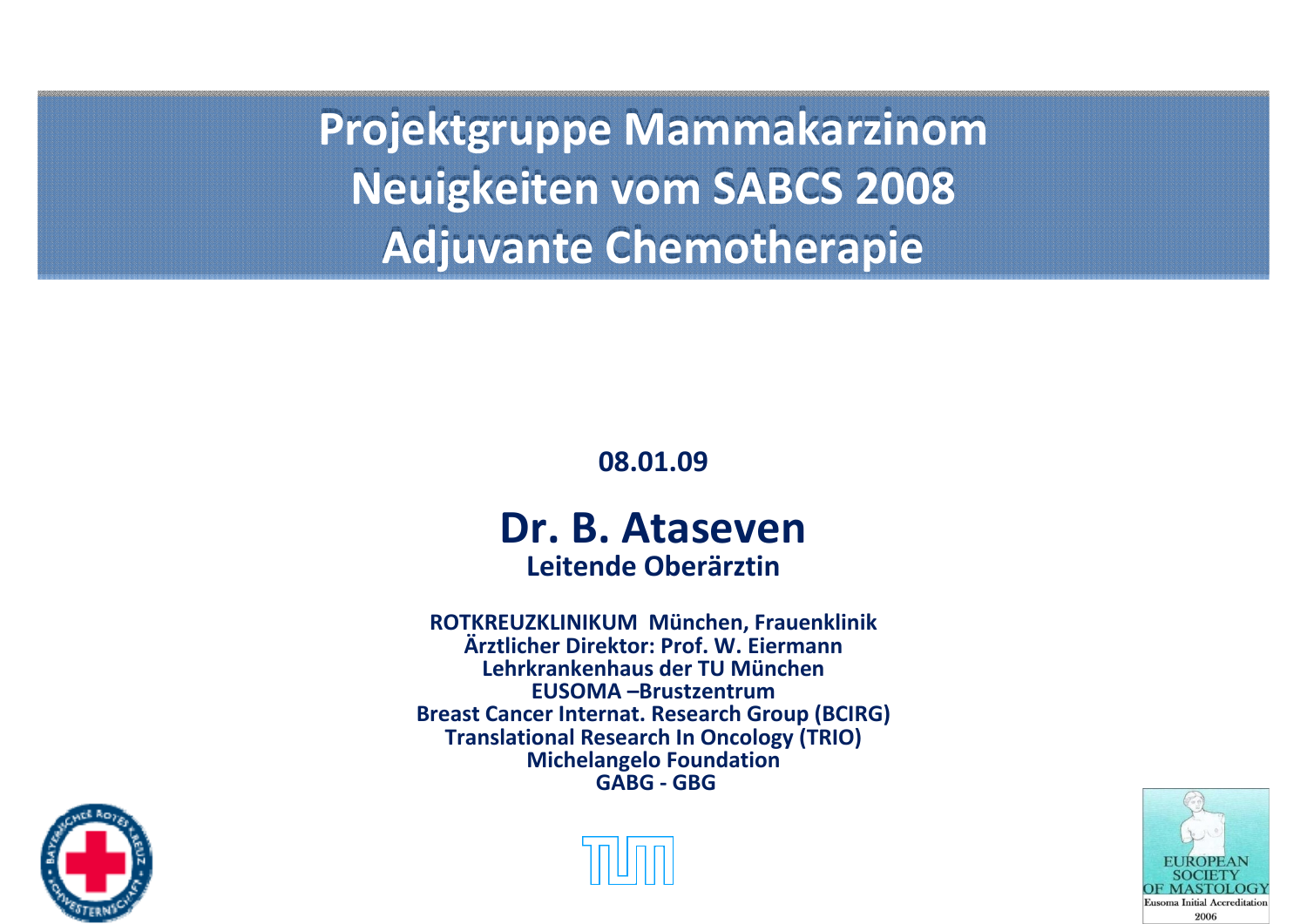# **Übersicht**  $\blacksquare$  Adjuvante Chemotherapie

**Swain et al.:NSABP B-30: Definitive Analysis of Patient Outcome from A Randomized Trial Evaluating Different Schedules and Combinations of Adjuvant Therapy Containing Doxorubicin, Docetaxel, and Cyclophosphamide in Women with Operable, Node Positive Breast Cancer Ganz et al.:NSABP B-30: Definitive Analysis of Quality of Life and Menstrual History Outcomes by Randomized Treatment Arm**

#### **Eiermann et al.:**

**BCIRG 005 main efficacy analysis: a Phase III randomized trial comparing docetaxel in combination with doxorubicin and cyclophosphamide (TAC) versus doxorubicin and cyclophosphamide followed by docetaxel (AC-T) in women with HER2 normal and axillary lymph node positive early breast cancer**

#### **Nitz et al..:**

**Superiority of sequential EC docetaxel over standard FE100C in patients with intermediate risk breast cancer: survival results of the randomized intergroup phase III trial: EC-Doc**

#### **Joenssu et al.:**

**Integration of capecitabine into docetaxel + CEF adjuvant therapy for high-risk early breast cancer (Fin XX-Trial)**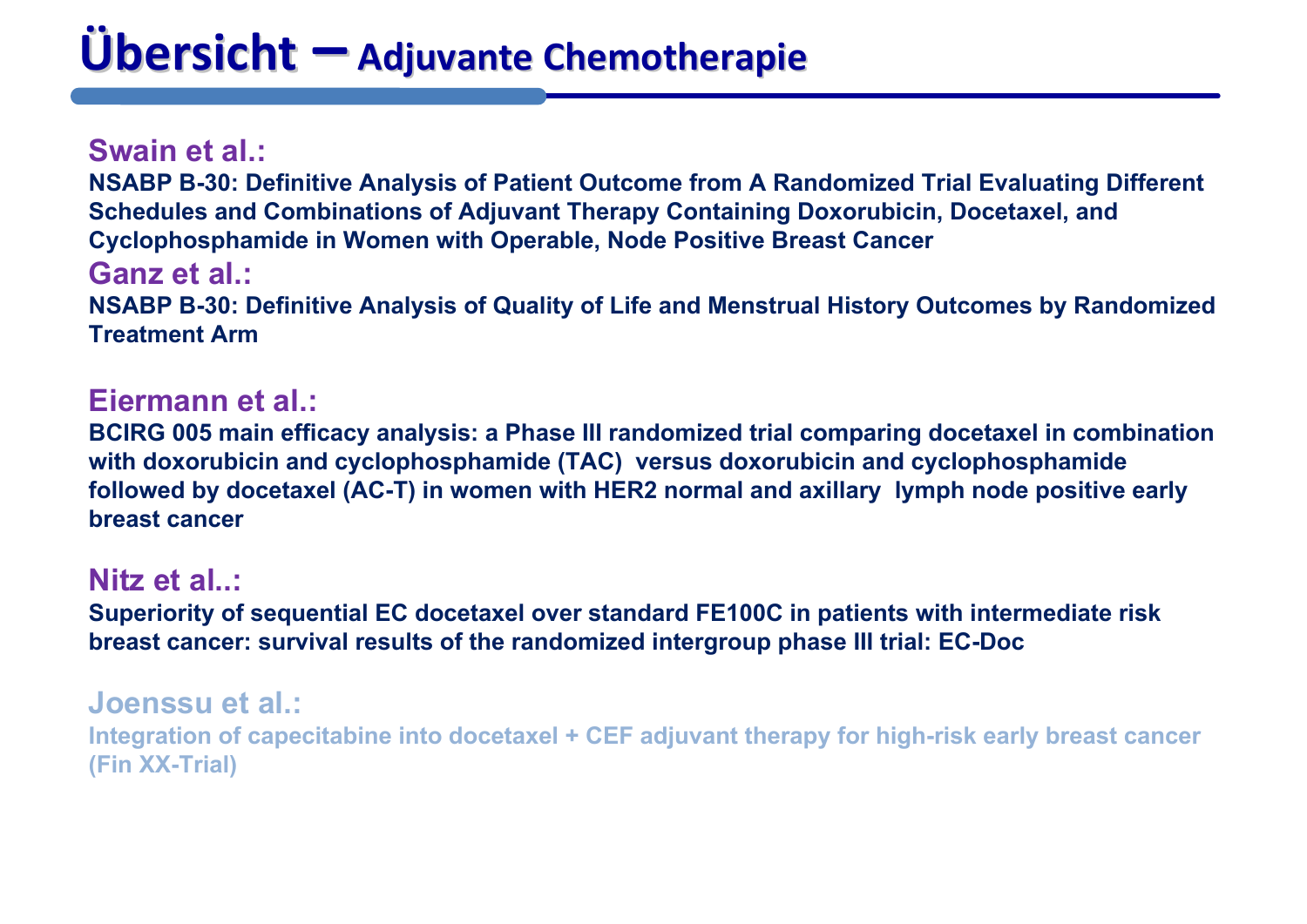**NSABP B‐30: Definitive Analysis of Patient Outcome from A Randomized Trial Evaluating Different Schedules and Combinations of Adjuvant Therapy Containing Doxorubicin, Docetaxel, and Cyclophosphamide in Women with Operable, Node Positive Breast Cancer**

**Swain SM**, Jeong J-H, Geyer CE, Costantino JP, Pajon ER, Fehrenbacher L, Atkins JN, Polikoff J, Vogel VG, Erban JK, Livingston RB, Perez EA, Mamounas EP, Ganz PA, Land SR, Wolmark N NSABP, ECOG, SWOG, NCCTG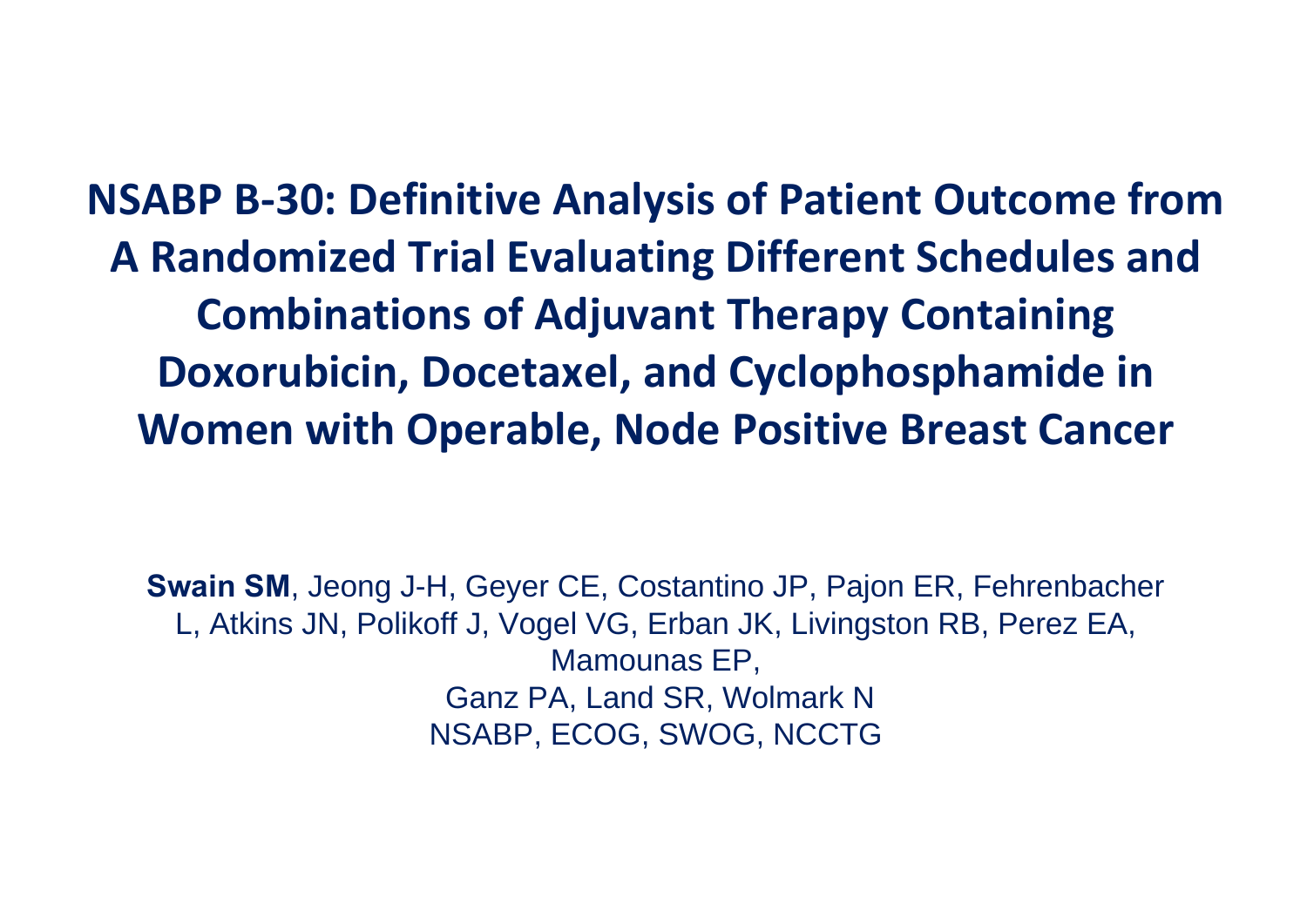

**A: Doxorubicin, C: Cyclophosphamid, T: Docetaxel**

**\*Stratification: Nodes, RT, Surgery, Tamoxifen**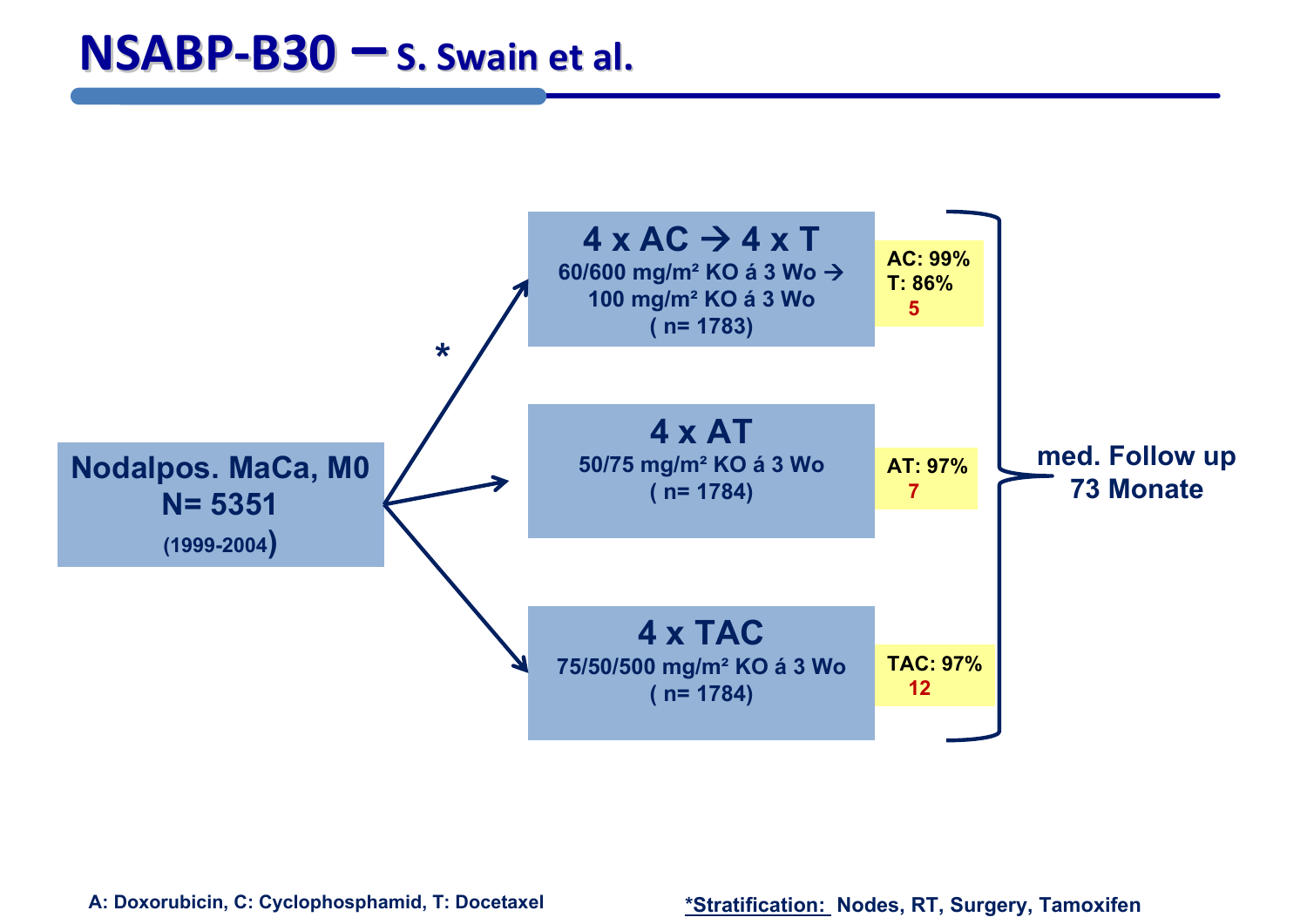#### **Patientencharakteristik**

|                      | $AC \rightarrow T$<br>(n = 1783) | <b>AT</b><br>$(n = 1784)$ | <b>TAC</b><br>$\sqrt{(n} = 1784)$ |  |  |  |
|----------------------|----------------------------------|---------------------------|-----------------------------------|--|--|--|
| <b>Alter</b>         |                                  |                           |                                   |  |  |  |
| $\leq$ 49 yrs        | 46                               | 46                        | 45                                |  |  |  |
| $\geq 50$ yrs        | 54                               | 54                        | 56                                |  |  |  |
| Menopausenstaus      |                                  |                           |                                   |  |  |  |
| Prä-/perimenopausal  | 45                               | 47                        | 46                                |  |  |  |
| postmenopausal       | 54                               | 51                        | 53                                |  |  |  |
| unbekannt            | $\mathbf{1}$                     | $\mathbf{1}$              | $\mathbf{1}$                      |  |  |  |
| <b>LK-Metastasen</b> |                                  |                           |                                   |  |  |  |
| $1 - 3$              | 64                               | 64                        | 65                                |  |  |  |
| $4 - 9$              | 25                               | 24                        | 25                                |  |  |  |
| $\geq 10$            | 8                                | 8                         | 8                                 |  |  |  |
| <b>ER</b>            |                                  |                           |                                   |  |  |  |
| positiv              | 75                               | 75                        | 75                                |  |  |  |
| negativ              | 25                               | 25                        | 25                                |  |  |  |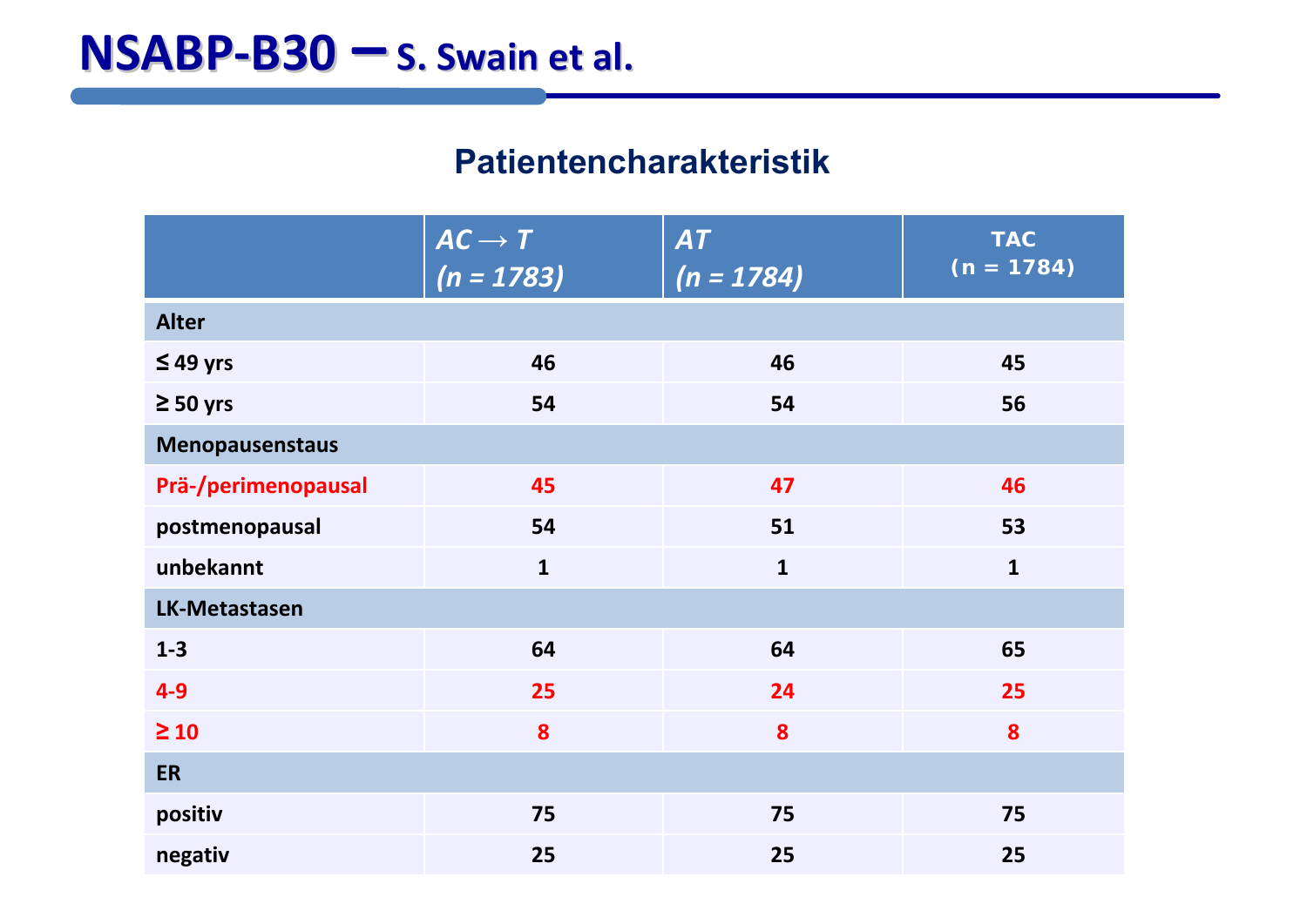#### **Disease-Free Survival (Intention-To-Treat)**

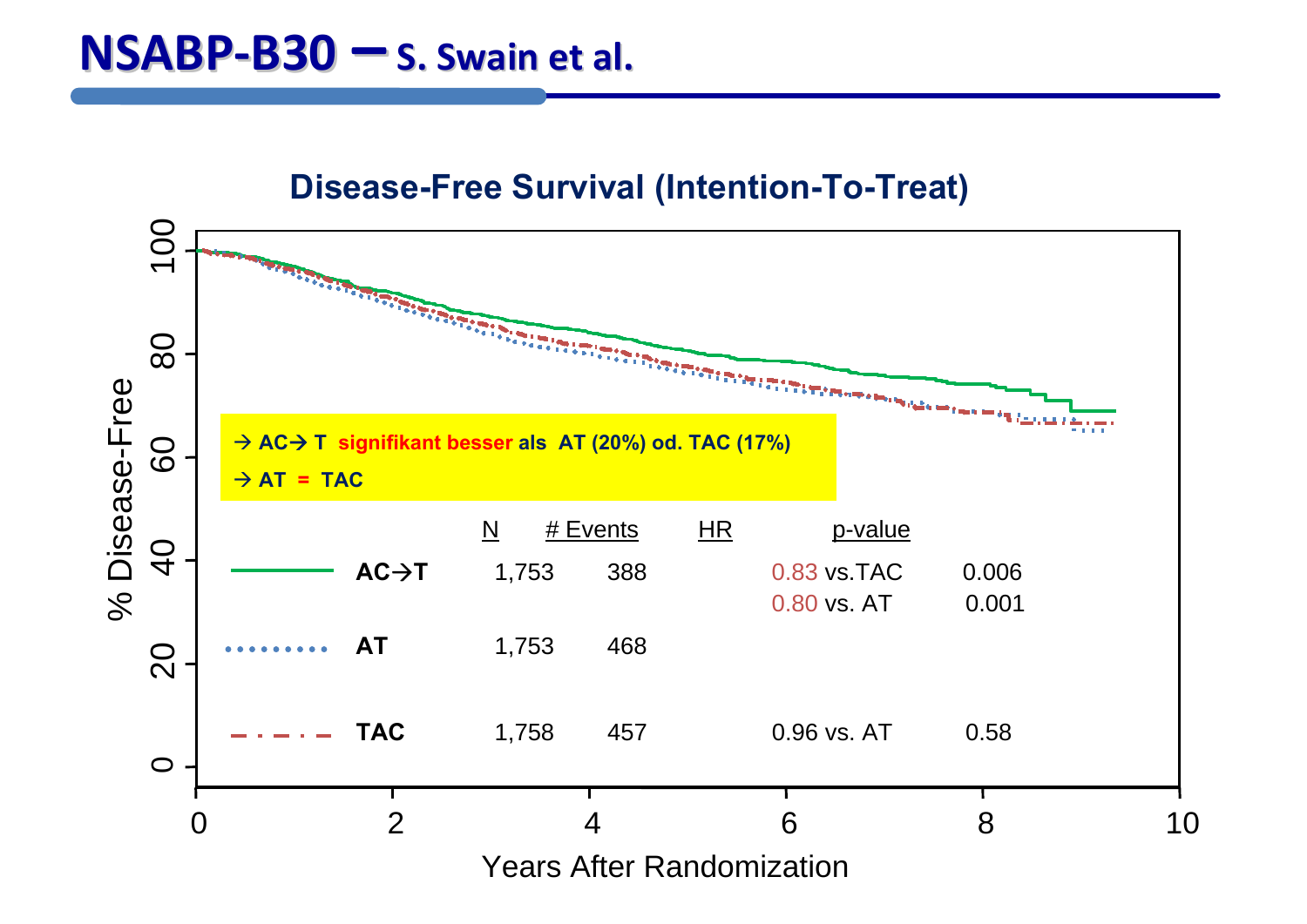#### **Overall Survival (Intention-To-Treat)**

![](_page_6_Figure_2.jpeg)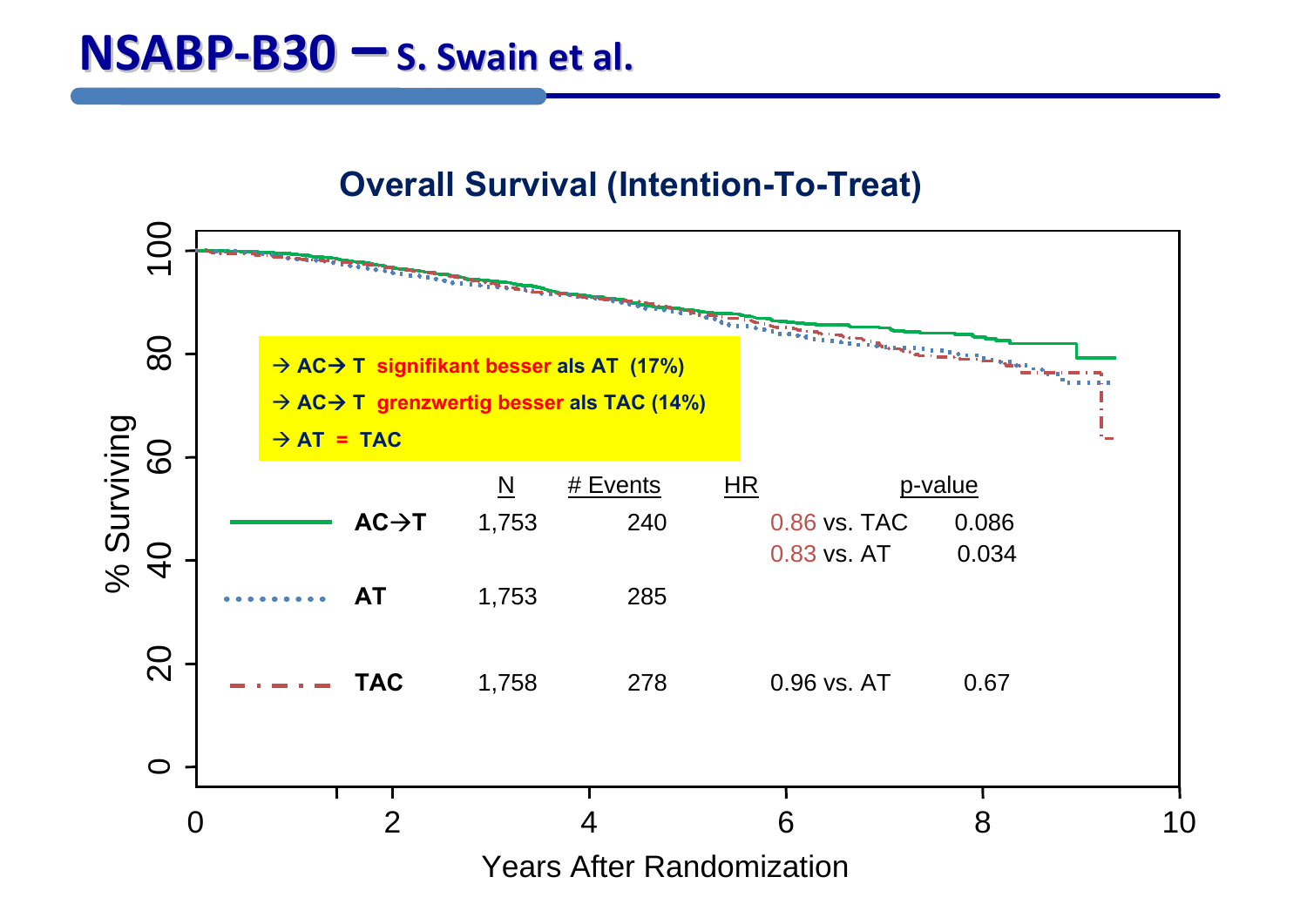### **NSABP‐B30 – S. Swain et al.**

### **Overall Survival**

![](_page_7_Figure_2.jpeg)

\*Hazard ratio and p-value were adjusted by trt, ER, age, LN, tumor size, hormonal therapy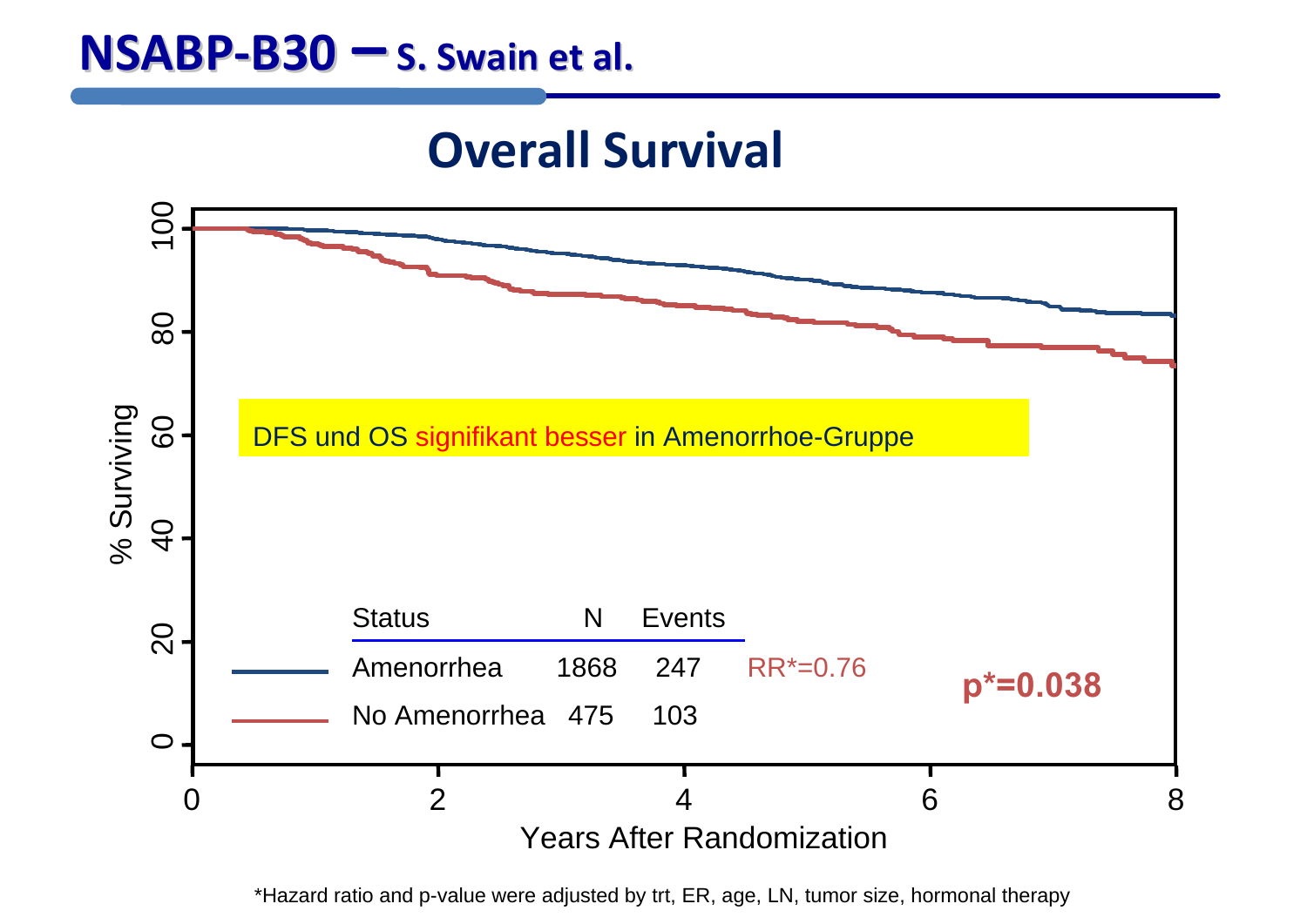### **Amenorrhea Data (DFS) by Subgroups**

![](_page_8_Figure_2.jpeg)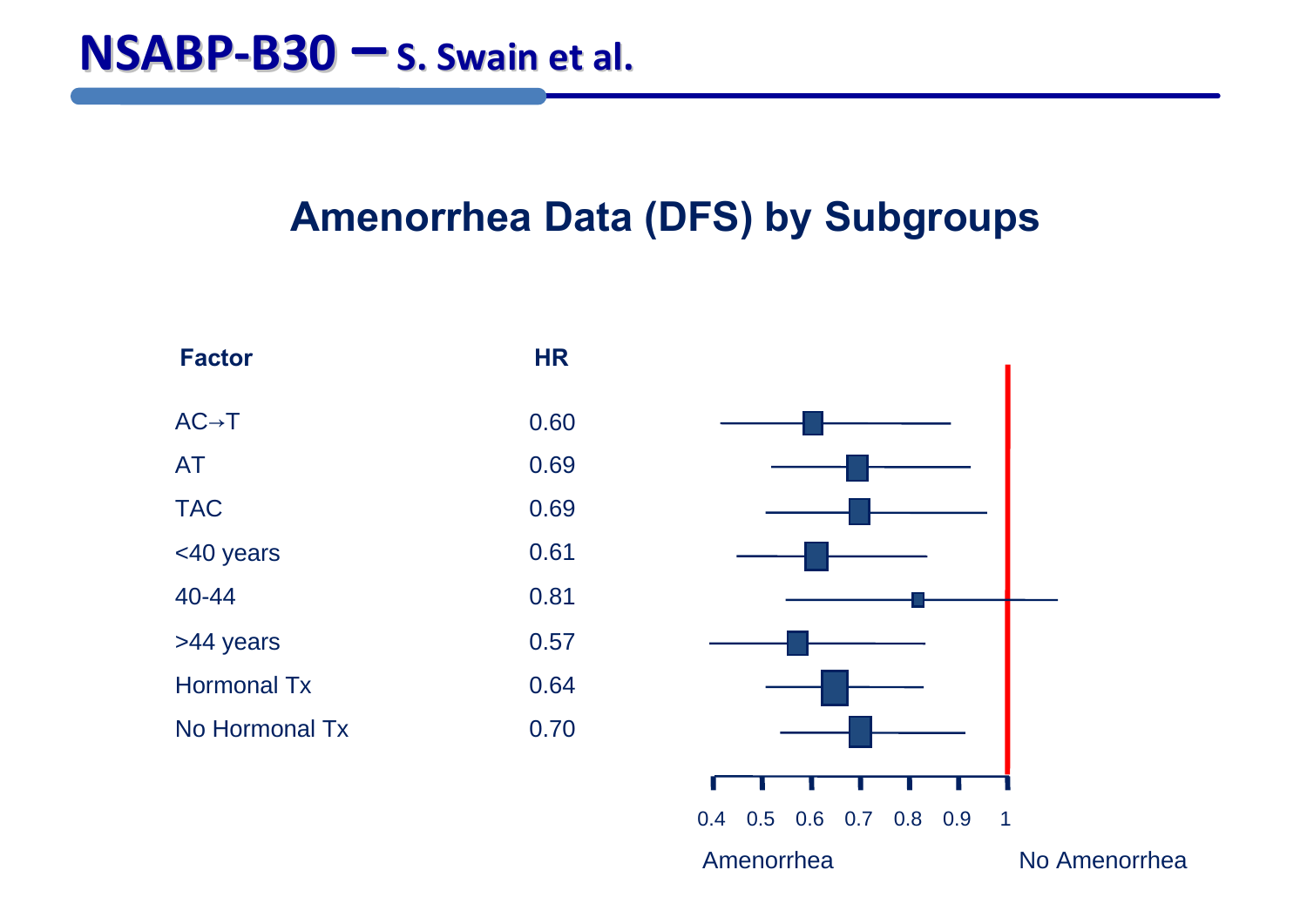### **NSABP B‐30: Definitive Analysis of Quality of Life and Menstrual History Outcomes by Randomized Treatment Arm**

**P.A. Ganz**, S.R. Land, C.E. Geyer, J.P. Costantino, E.R. Pajon, L. Fehrenbacher, J.N. Atkins, J.A. Polikoff, V.G. Vogel, J.K. Erban, R.B. Livingston, E.A. Perez, E.P. Mamounas, N. Wolmark, S.M. Swain NSABP, ECOG, SWOG, NCCTG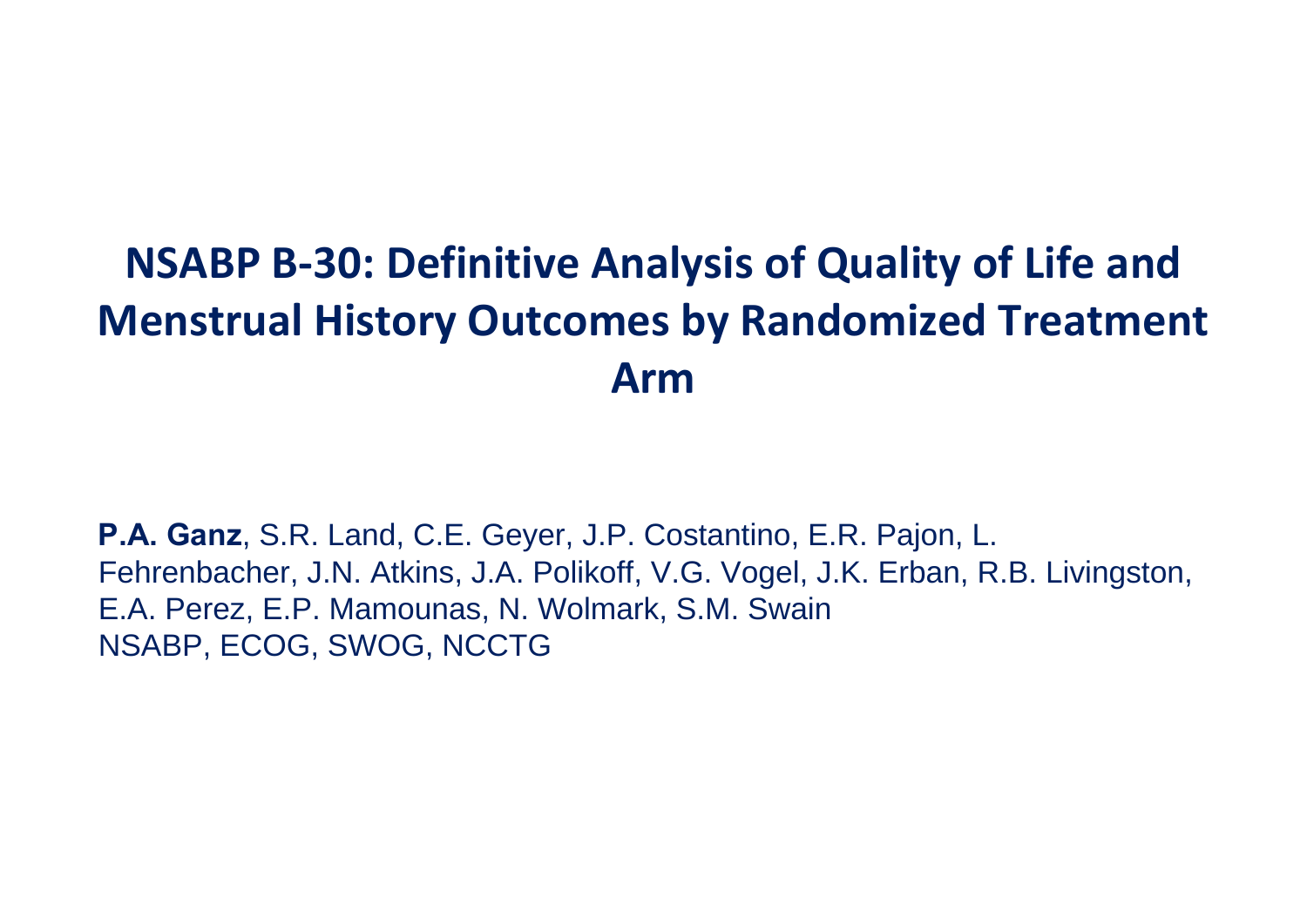### **Percent Amenorrheic for 6 months at each Time Point**

![](_page_10_Figure_2.jpeg)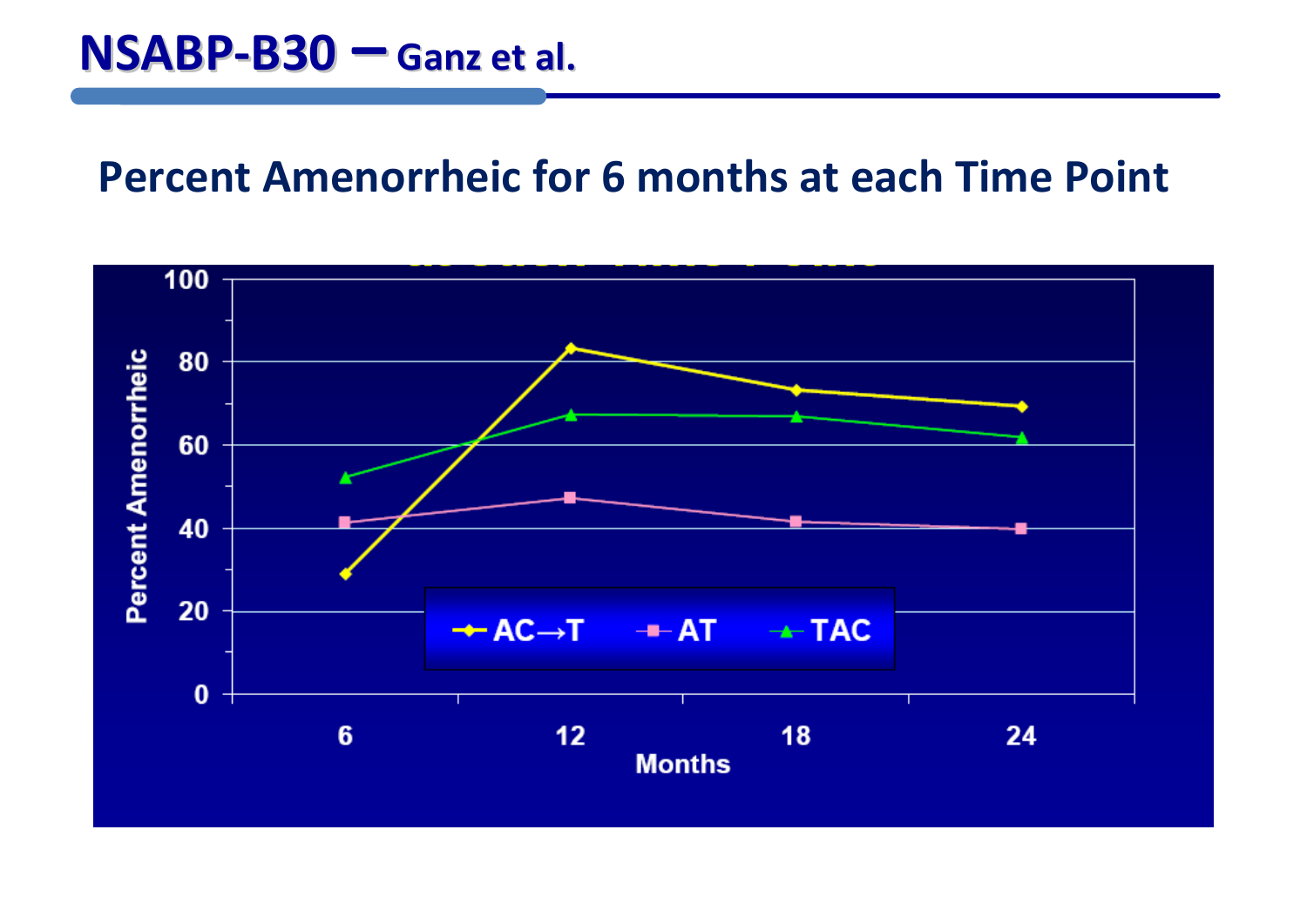### **Time to Return of Menses by Treatment Group Among those ≤ 40 years**

![](_page_11_Figure_2.jpeg)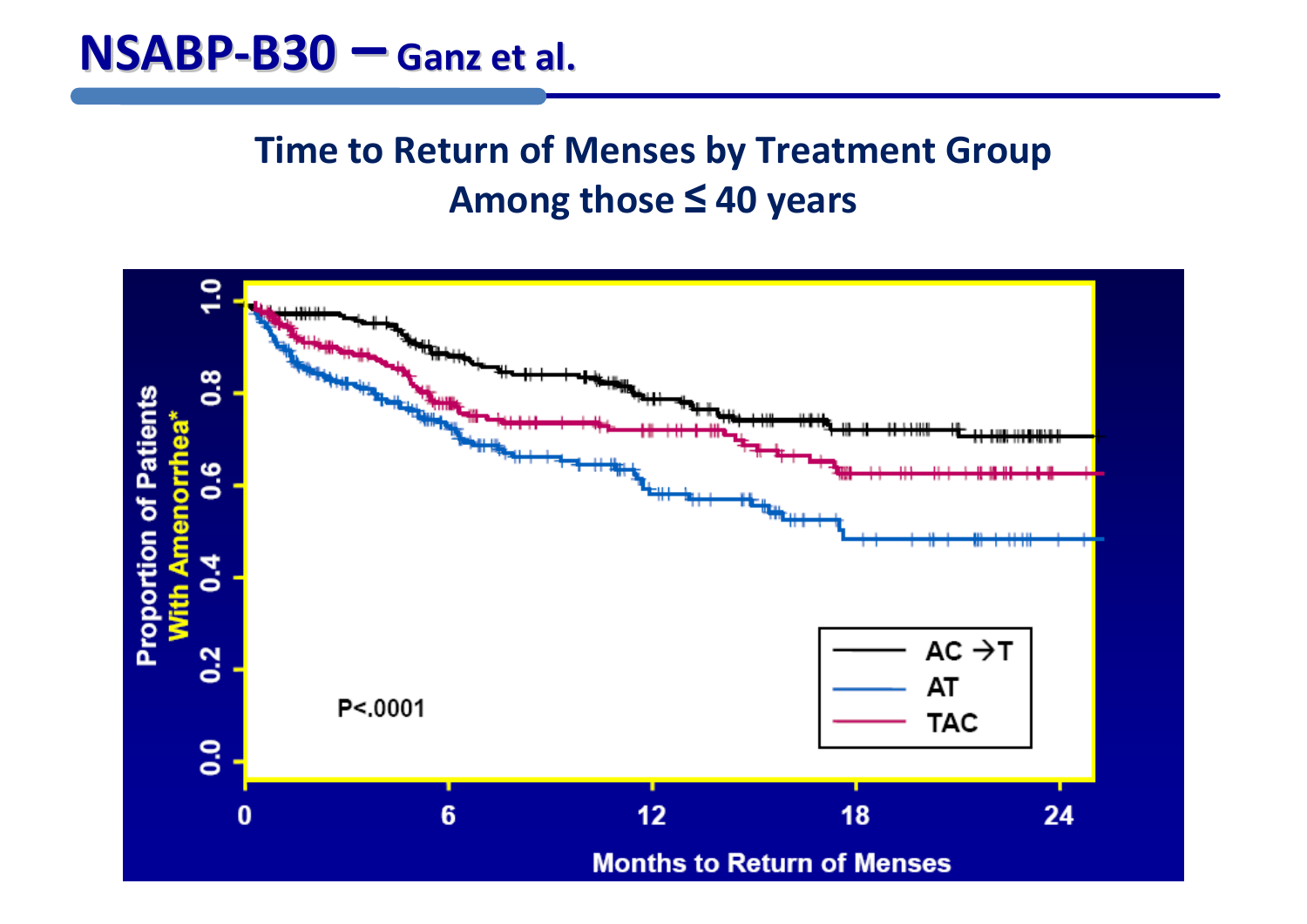### **Zusammenfassung**

### •**Amenorrhoepersistenz variiert je nach Therapieschema, Alter**

**und TAM‐Therapie**

•**Niedrigste Amenorrhoerate mit AT**

•**nach 6 Mo: QOL und Symptome ähnlich**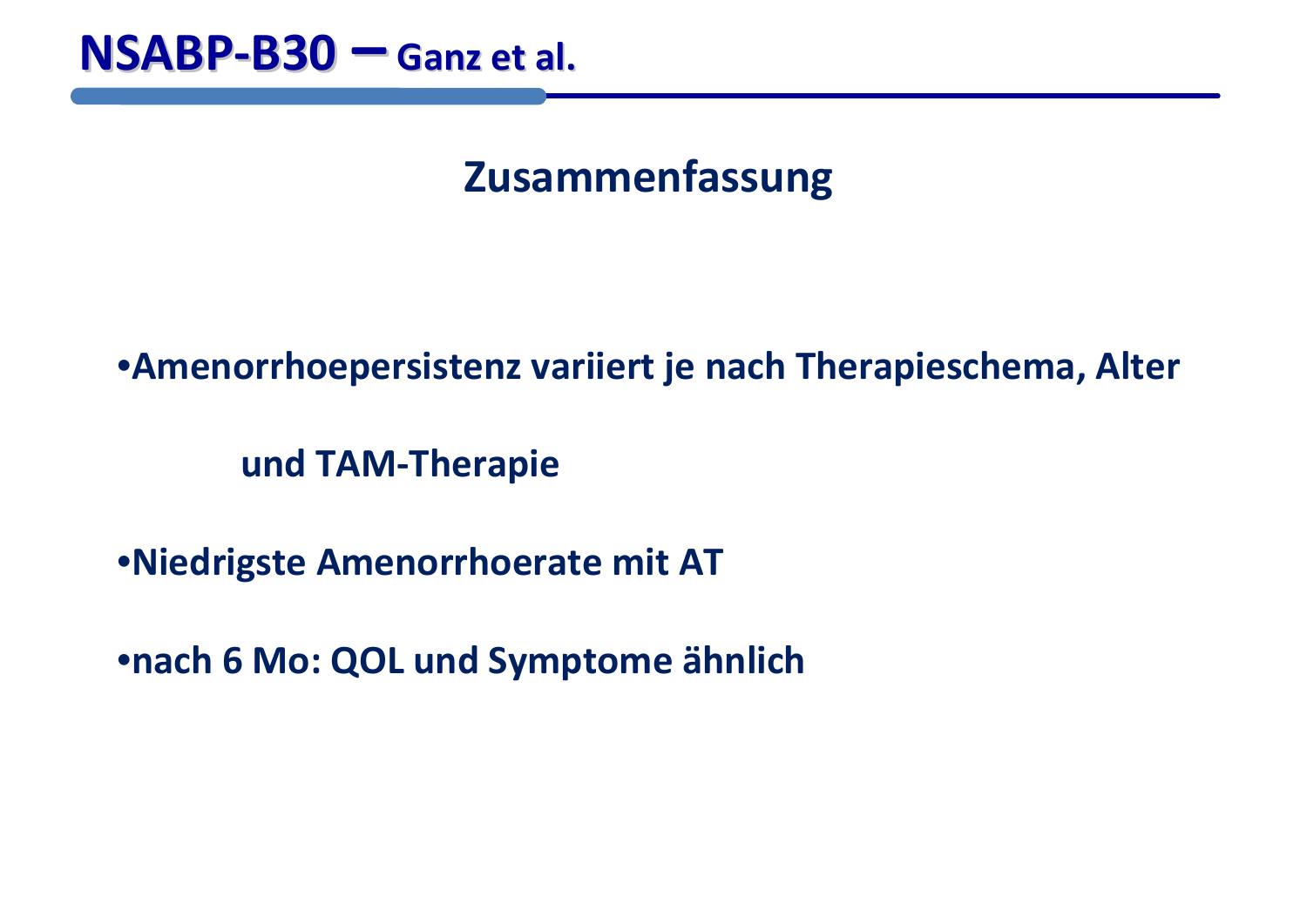![](_page_13_Picture_0.jpeg)

**BCIRG 005 main efficacy analysis: <sup>a</sup> Phase III randomized trial comparing docetaxel in combination with doxorubicin and cyclophosphamide (TAC) versus doxorubicin and cyclophosphamide followed by docetaxel (AC‐T) in women with HER2 normal and axillary lymph node positive early breast cancer**

**Eiermann W**, Pienkowski T, Crown J, Chap L, Pawlicki M, Martin M, Chan A, Saleh M, Sehdev S, Provencher L, von Minckwitz G, Semiglazov V, Slamon D, Tabah-Fisch I, Buyse M, Riva A, Taupin H, Sauter G, Mackey J, on behalf of the BCIRG 005 investigators.

Study sponsored by Sanofi-Aventis, TAX GMA 301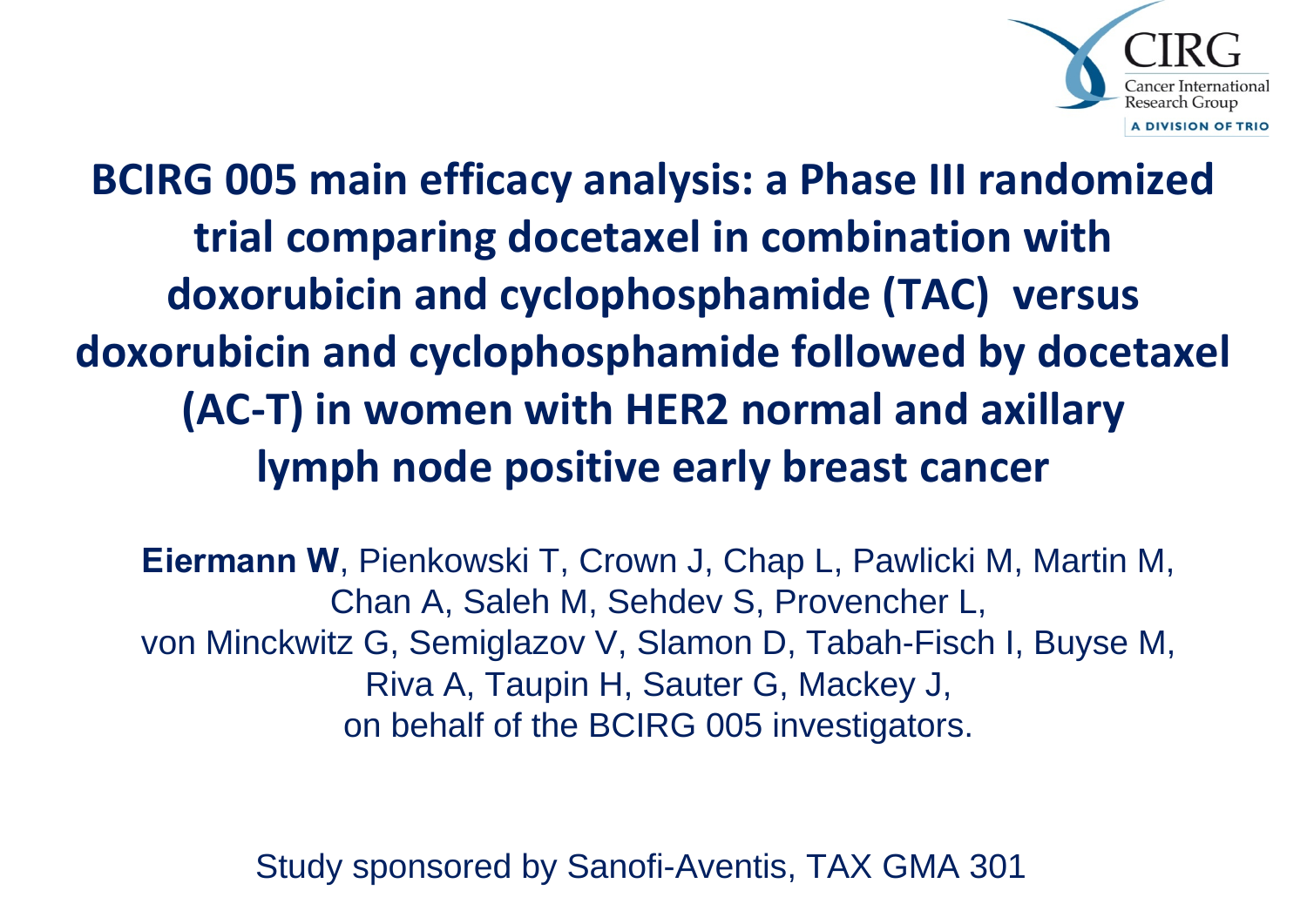### **BCIRG 005 – Eiermann Eiermann et al.**

**Center**

![](_page_14_Figure_1.jpeg)

Dexamethasone premedication, 8 mg bid, 3 days Prophylactic ciprofloxacin 500 mg bid, day 5‐14 GCSF no primary prohylaxis, after "event"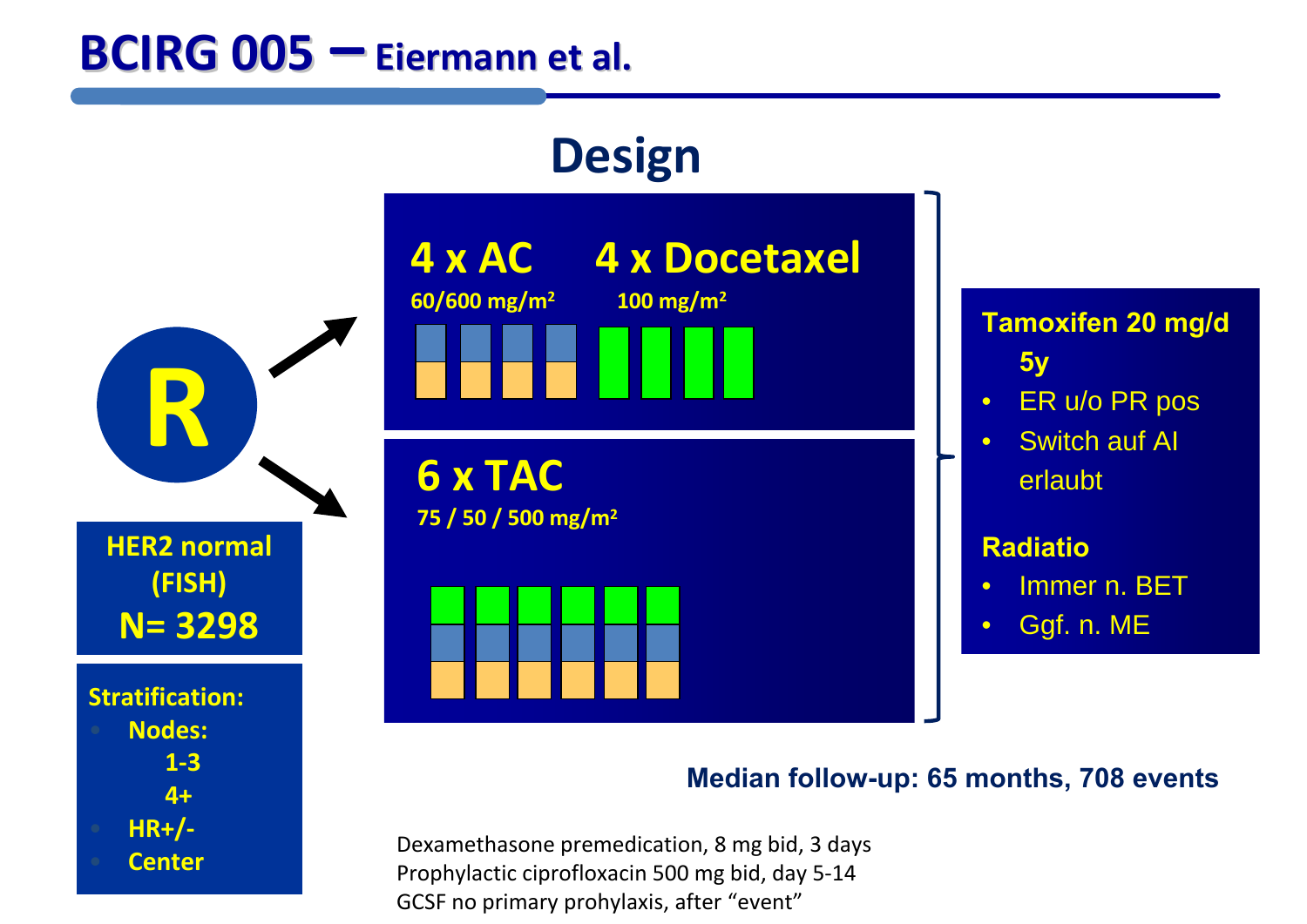#### **Patientencharakteristik**

|                                                | <b>TAC</b> | <b>AC-T</b> |  |  |  |
|------------------------------------------------|------------|-------------|--|--|--|
|                                                |            |             |  |  |  |
| <b>Nodal Status</b>                            |            |             |  |  |  |
| $1-3$                                          | 61         | 61          |  |  |  |
| $4 - 10$                                       | 28         | 28          |  |  |  |
| $>10$                                          | 11         | <b>11</b>   |  |  |  |
| ER+ and/or PR+                                 | 82         | 82          |  |  |  |
| Premenopausal                                  | 47         | 47          |  |  |  |
| <b>Treatment duration (wk)</b>                 | 18         | $12 - 12$   |  |  |  |
| Planned Dose intensity mg/m <sup>2</sup> /week |            |             |  |  |  |
| <b>Docetaxel</b>                               | 25         | 33          |  |  |  |
| <b>Doxorubicin</b>                             | 17         | 20          |  |  |  |
| Cyclophosphamide                               | 167        | 200         |  |  |  |
| <b>Completed all cycles</b>                    | 1528 (94%) | 1478 (91%)  |  |  |  |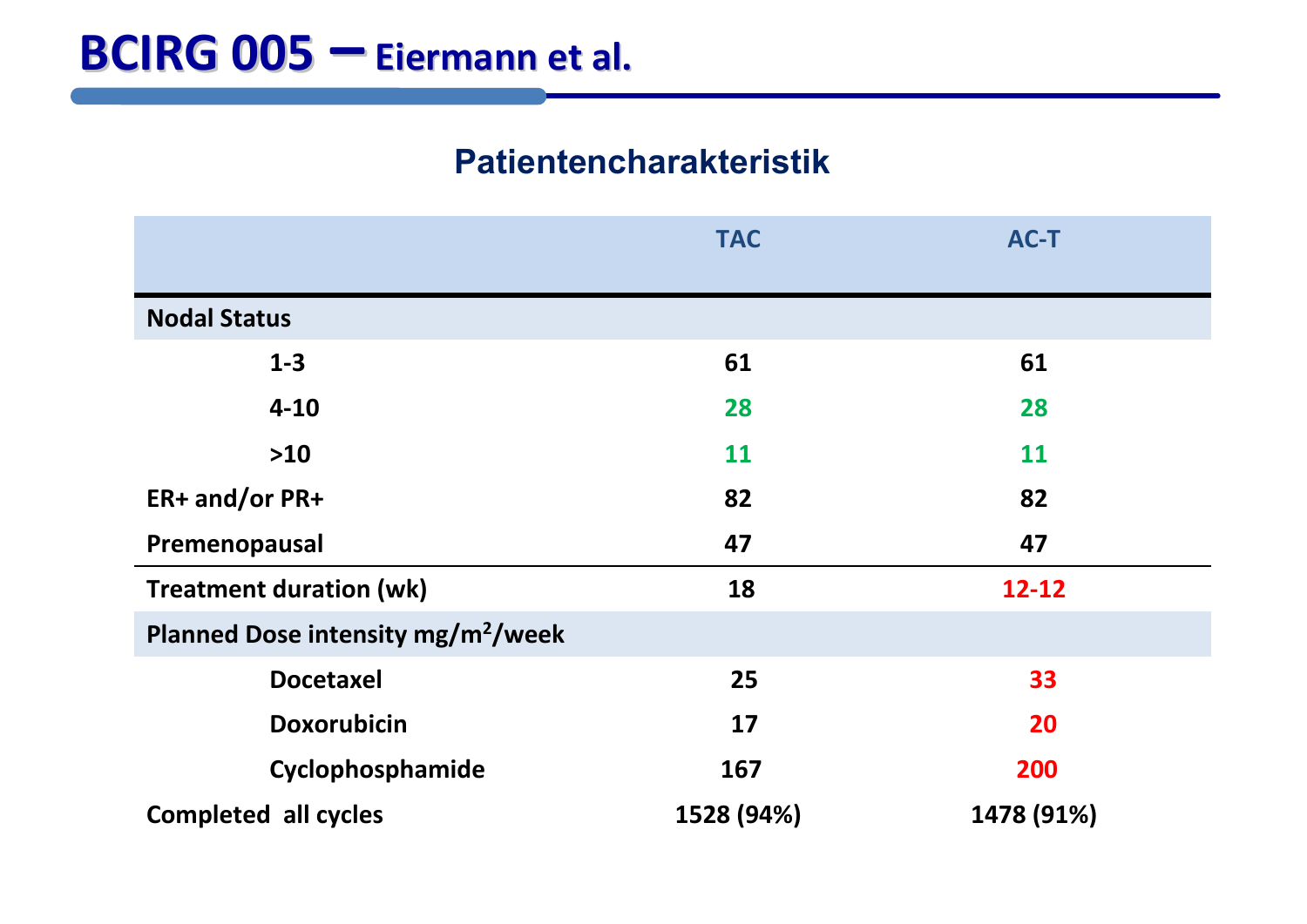### **BCIRG 005 – Eiermann Eiermann et al.**

![](_page_16_Figure_1.jpeg)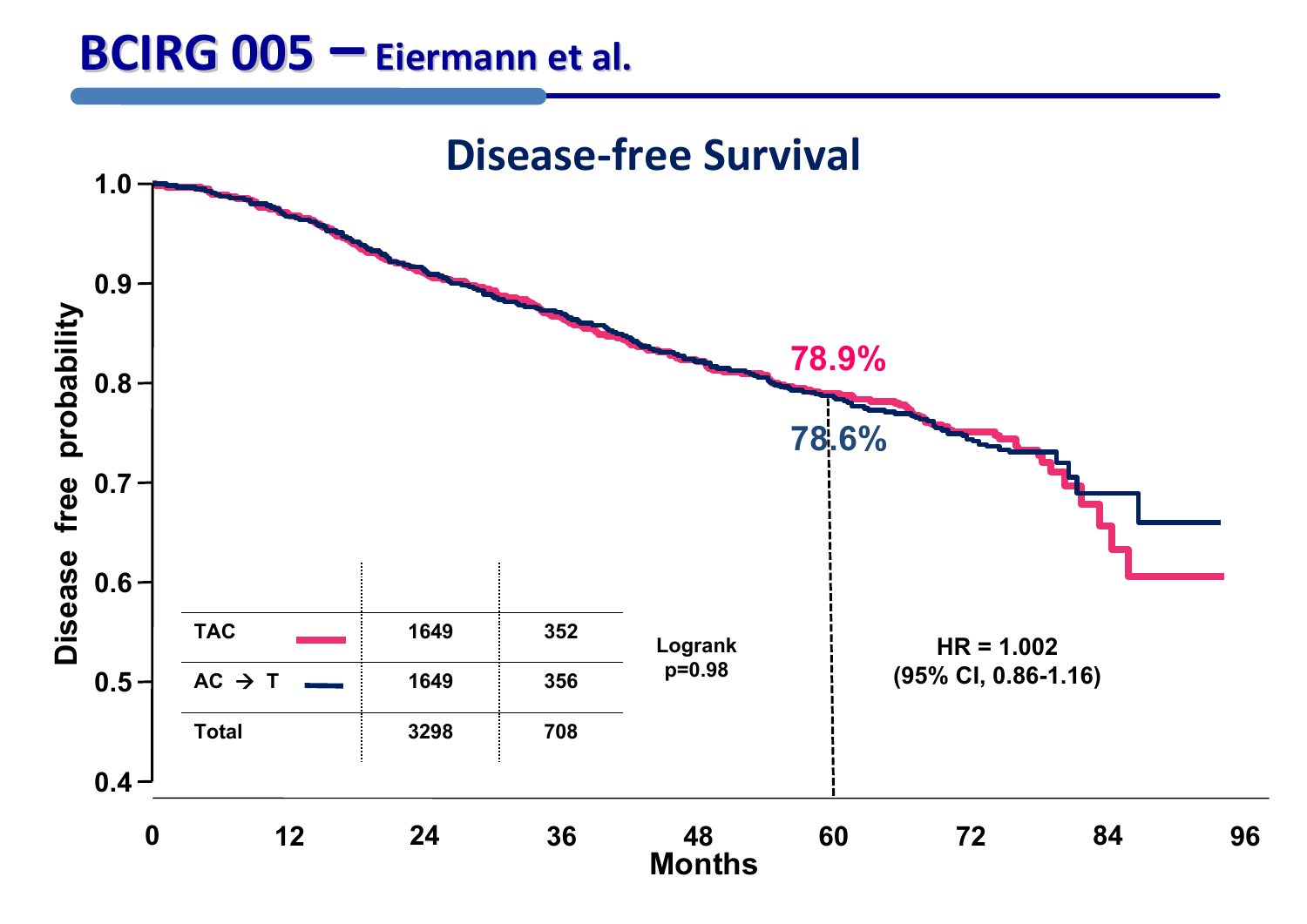### **BCIRG 005 – Eiermann Eiermann et al.**

![](_page_17_Figure_1.jpeg)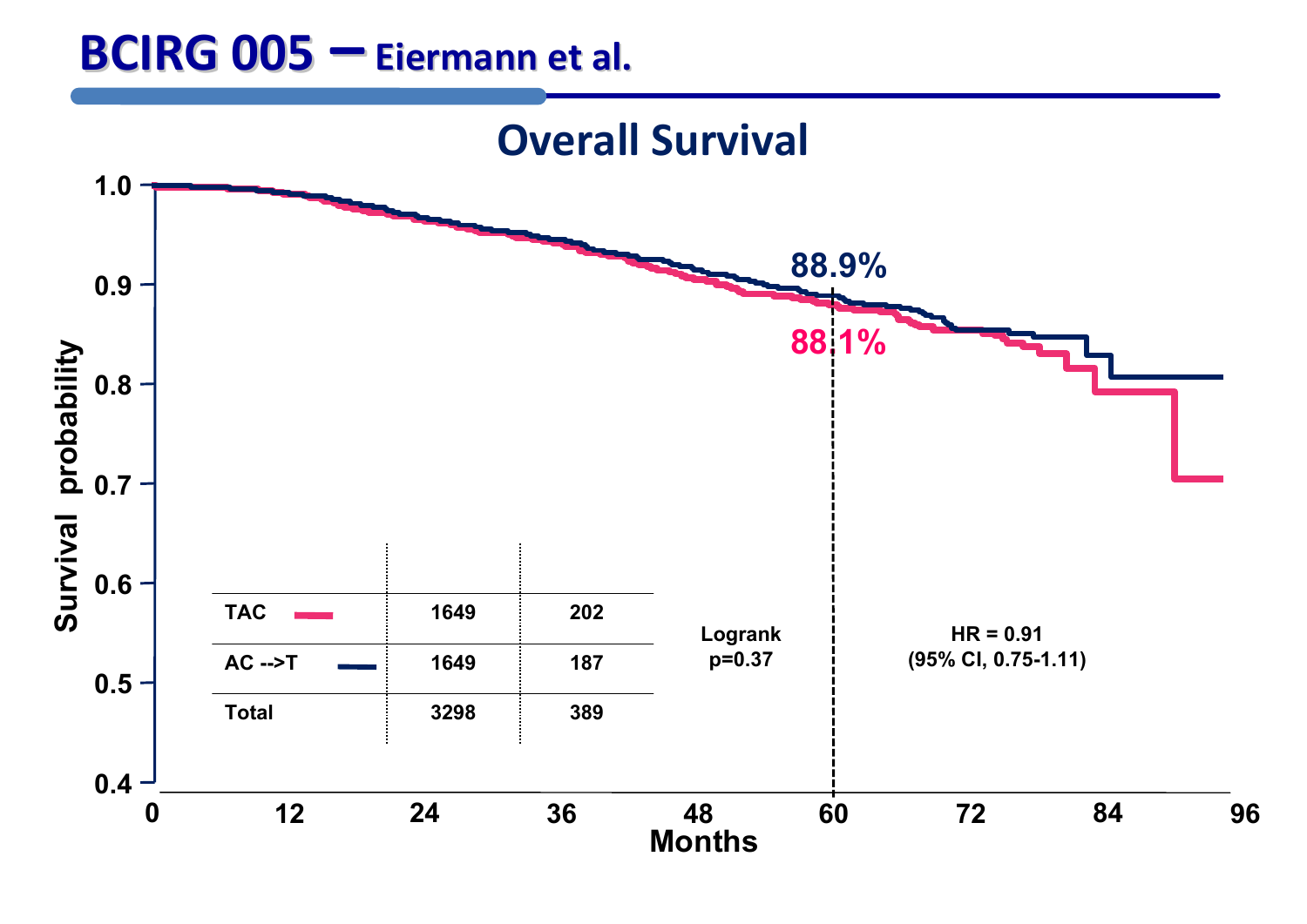### **Nebenwirkungen‐ signifikante Unterschiede**

|                            | <b>TAC</b>       | <b>AC-T</b> |          |
|----------------------------|------------------|-------------|----------|
|                            | $n = 1635$       | $n = 1634$  |          |
|                            | %                | %           | p-value  |
| <b>Febrile Neutropenia</b> | 17.9             | 8.3         | < 0.0001 |
| Thrombocytopenia (Gr 3/4)  | 2.5              | 1.3         | 0.01     |
| <b>Neuropathy-Sensory</b>  | 27.5             | 42.8        | < 0.0001 |
| <b>Nail Changes</b>        | 22.1             | 44.5        | < 0.0001 |
| <b>Myalgia</b>             | 35.8             | 50.9        | < 0.0001 |
| Arthralgia*                | 0.9              | 2.4         | 0.001    |
| Neuropathy-Sensory*        | 0.3              | 1.5         | 0.0004   |
| <b>Fluid Retention*</b>    | 1.3              | 2.8         | 0.011    |
| <b>Hand Foot Syndrome*</b> | $\boldsymbol{0}$ | 1.8         | < 0.0001 |
| Myalgia*                   | 0.9              | 4.9         | < 0.0001 |

\* **Grade 3 or 4 with Incidence >1%**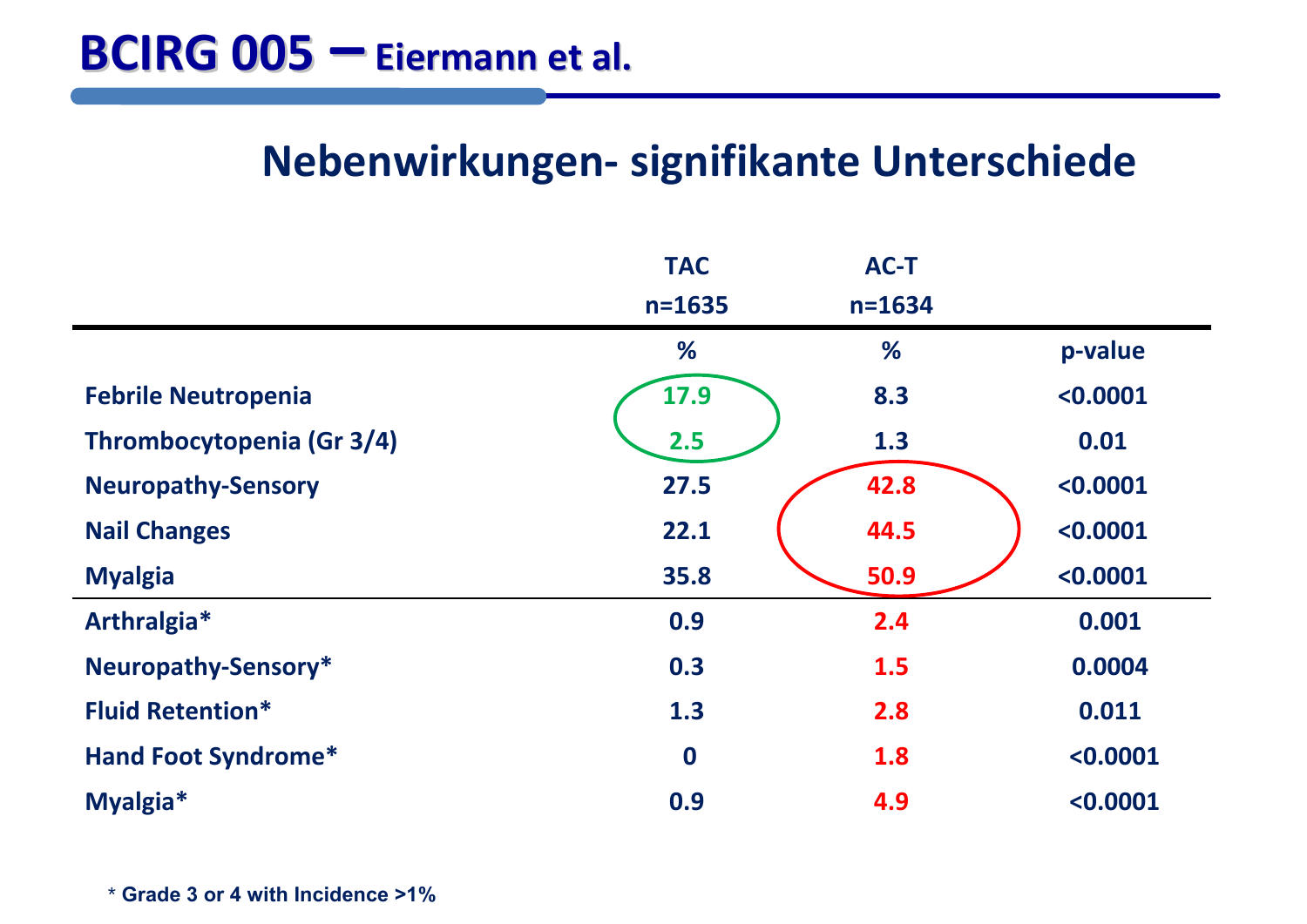### **Zusammenfassung**

- **1. Prim. Studienziel ‐ DFS:** TAC <sup>=</sup> AC‐T
- 2. Trotz höherer Dosisintensität mit AC‐T und längerer Therapiedauer (8 Zyklen): **AC‐T ist nicht effektiver als TAC**
- **3. TAC:** häufiger febrile Neutropenie und GCSF‐Anwendung, aber Inzidenz f. Infektionen nicht höher.
- **1. AC‐T:** mehr sens. Neuropathie, Nagelveränderungen, Athralgie, Myalgie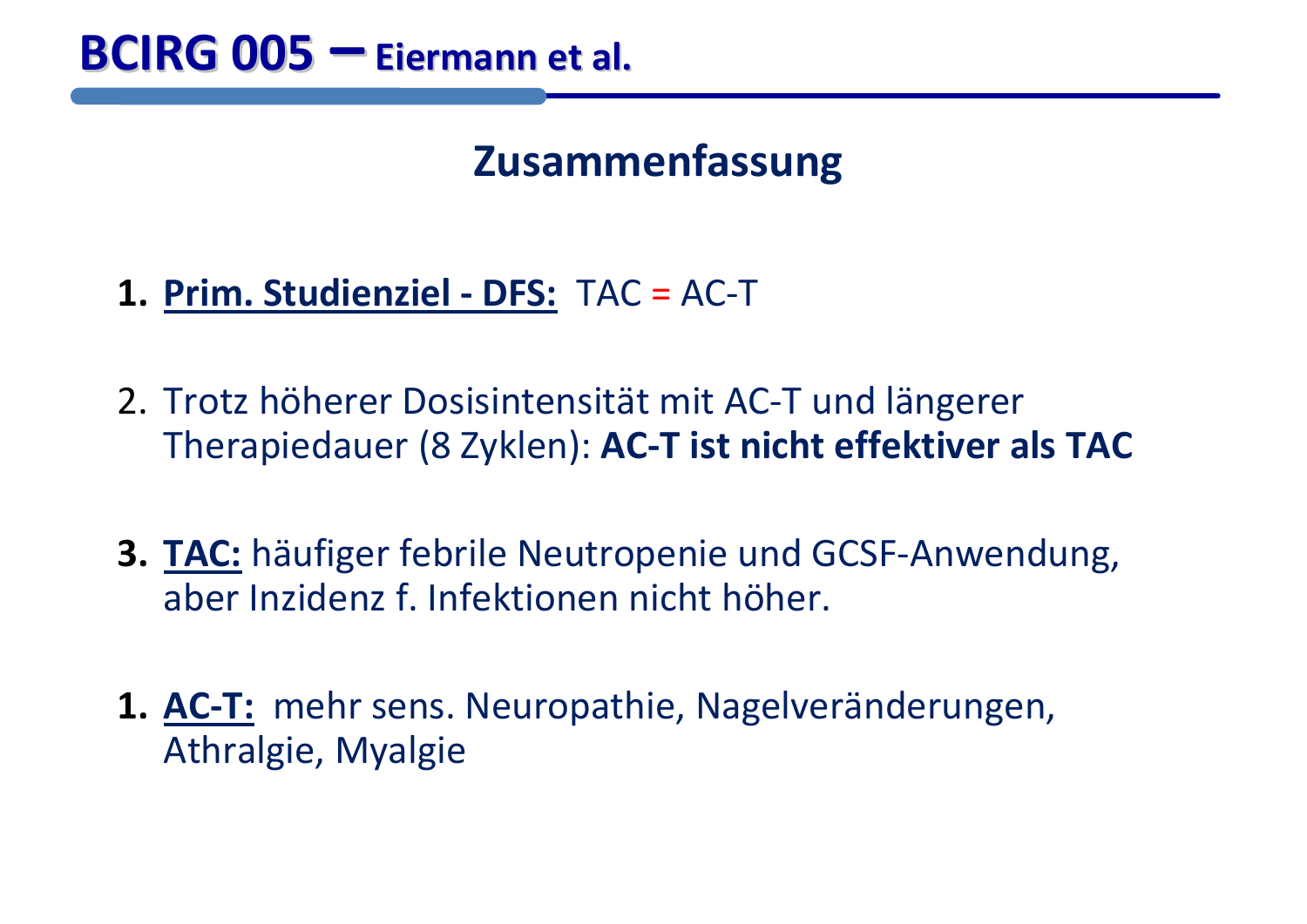## **<sup>o</sup>Superiority of sequential EC docetaxel over standard FE100C in patients with intermediate risk breast cancer: survival results of the randomized intergroup phase III trial: EC-DocAG**

W

W

S

S

G

G

**U. Nitz, J. Huober, B. Lisboa, N. Harbeck, H. Fischer, V. Moebus, G. Hoffmann, D. Augustin, E. Weiss, O. Gluz and W. Kuhnon behalf of the West German Study Group (WSG) and the AGO Mamma**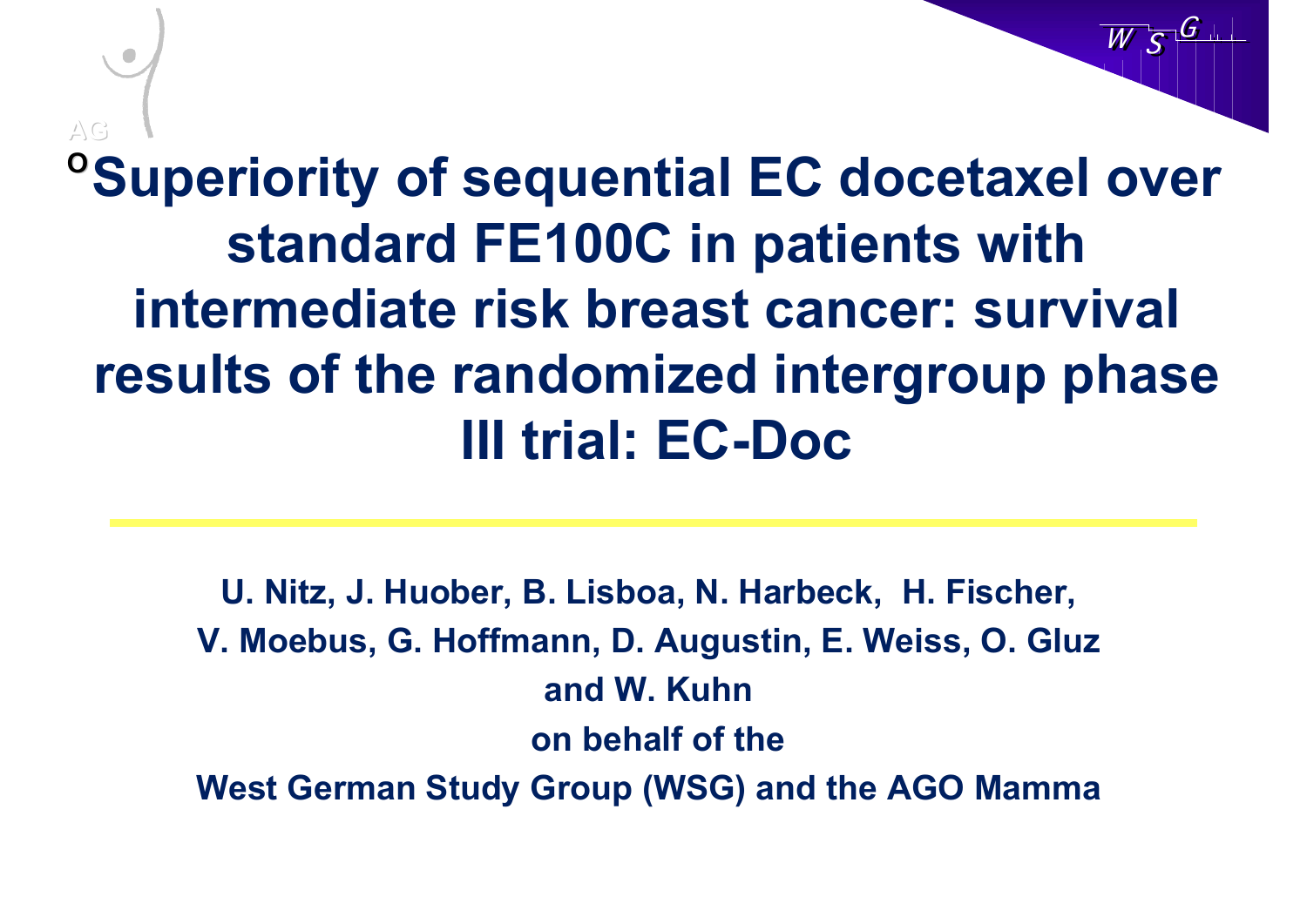![](_page_21_Figure_1.jpeg)

**Medianes FUP: 46 Monate**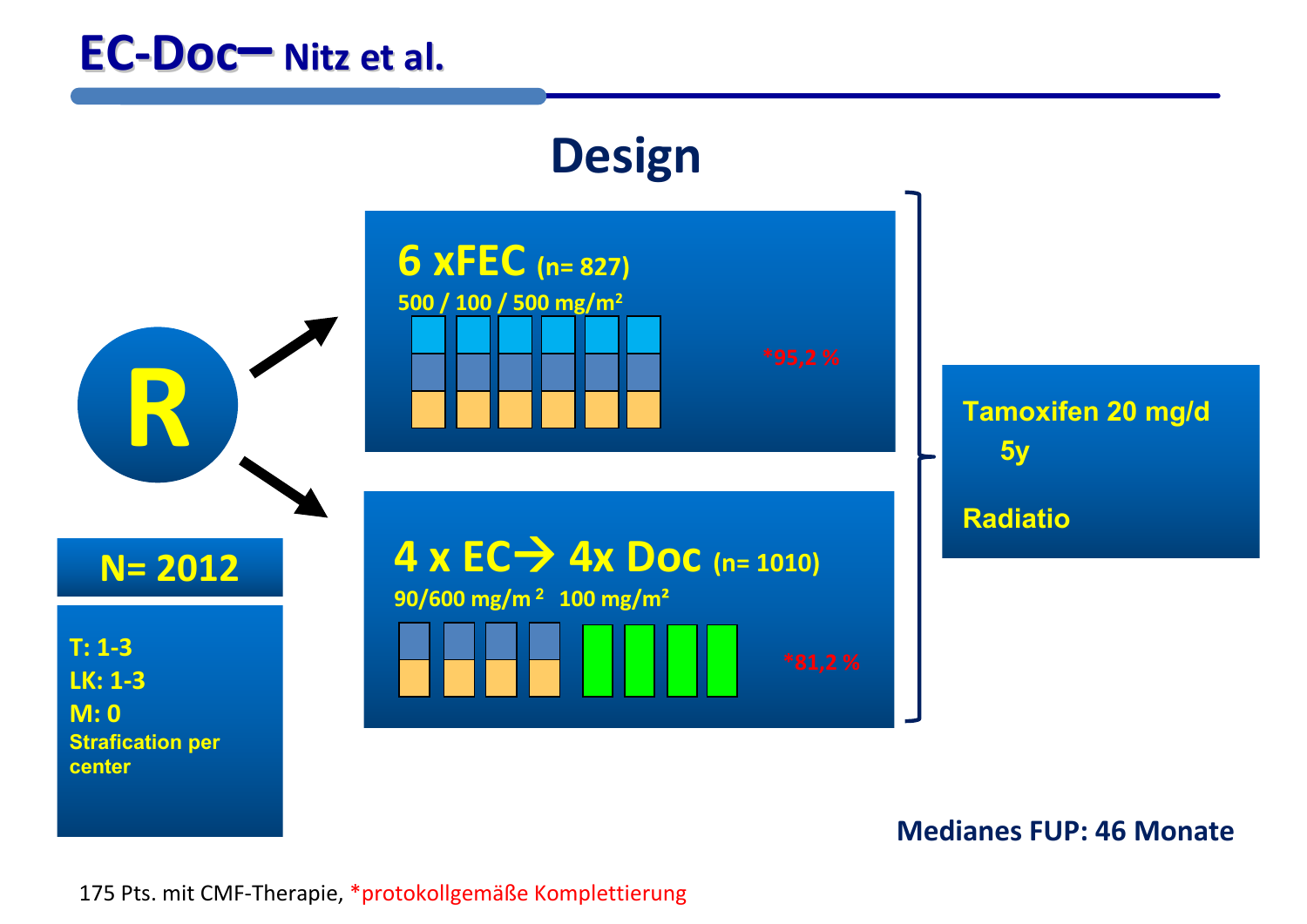![](_page_22_Figure_1.jpeg)

**Years**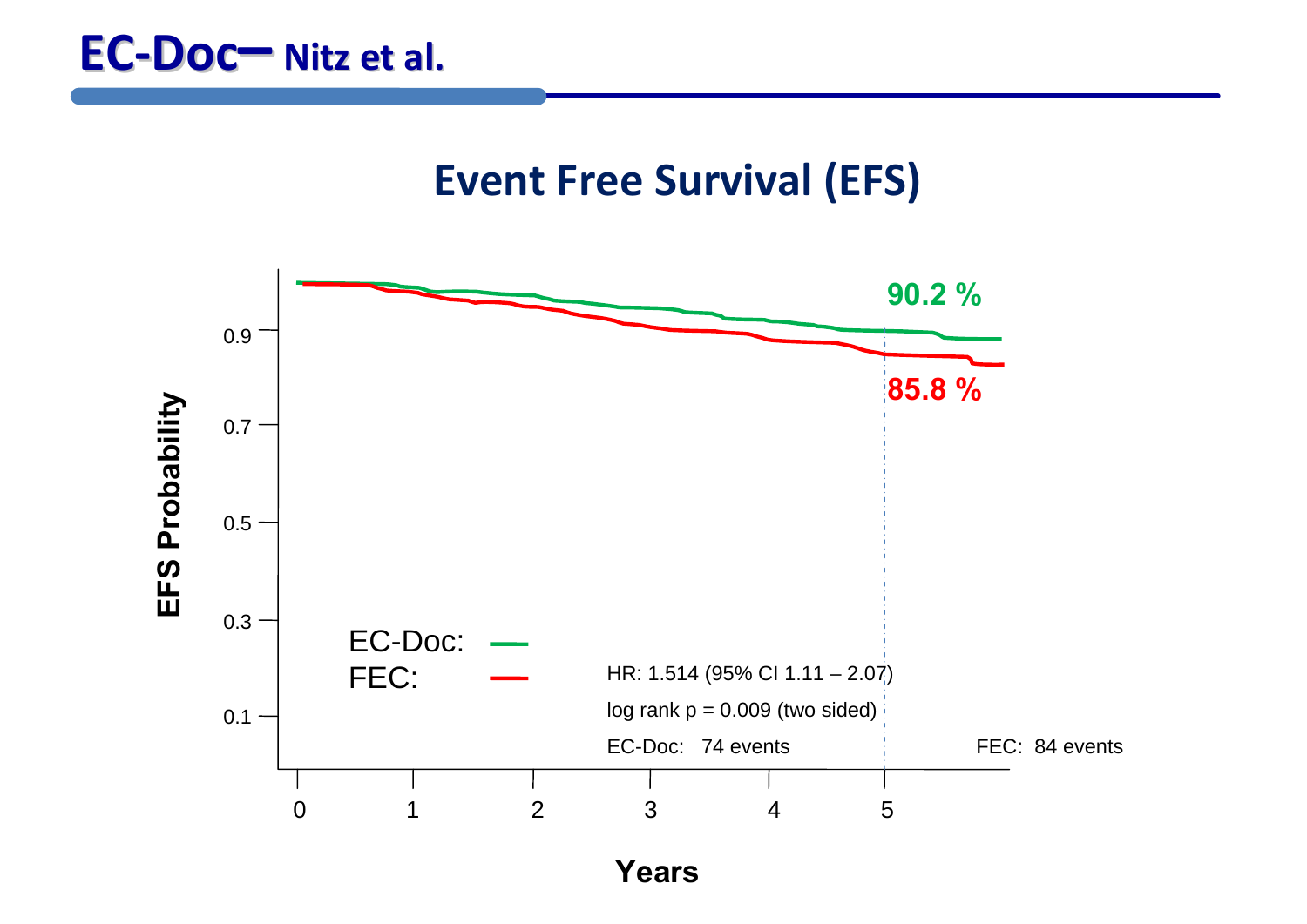![](_page_23_Figure_1.jpeg)

![](_page_23_Figure_2.jpeg)

![](_page_23_Figure_3.jpeg)

![](_page_23_Figure_4.jpeg)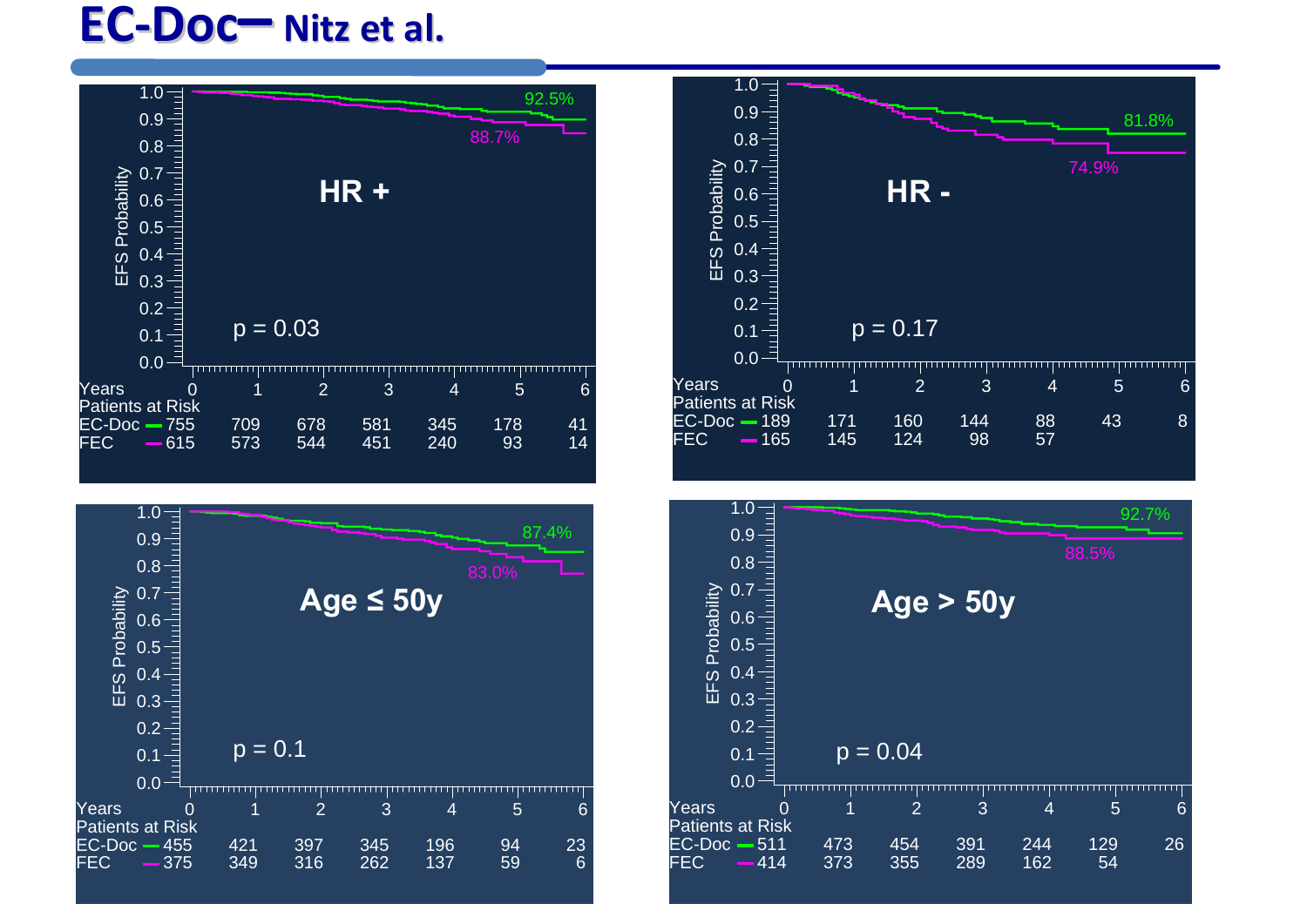### **Overall Survival (OS)**

![](_page_24_Figure_2.jpeg)

**Years**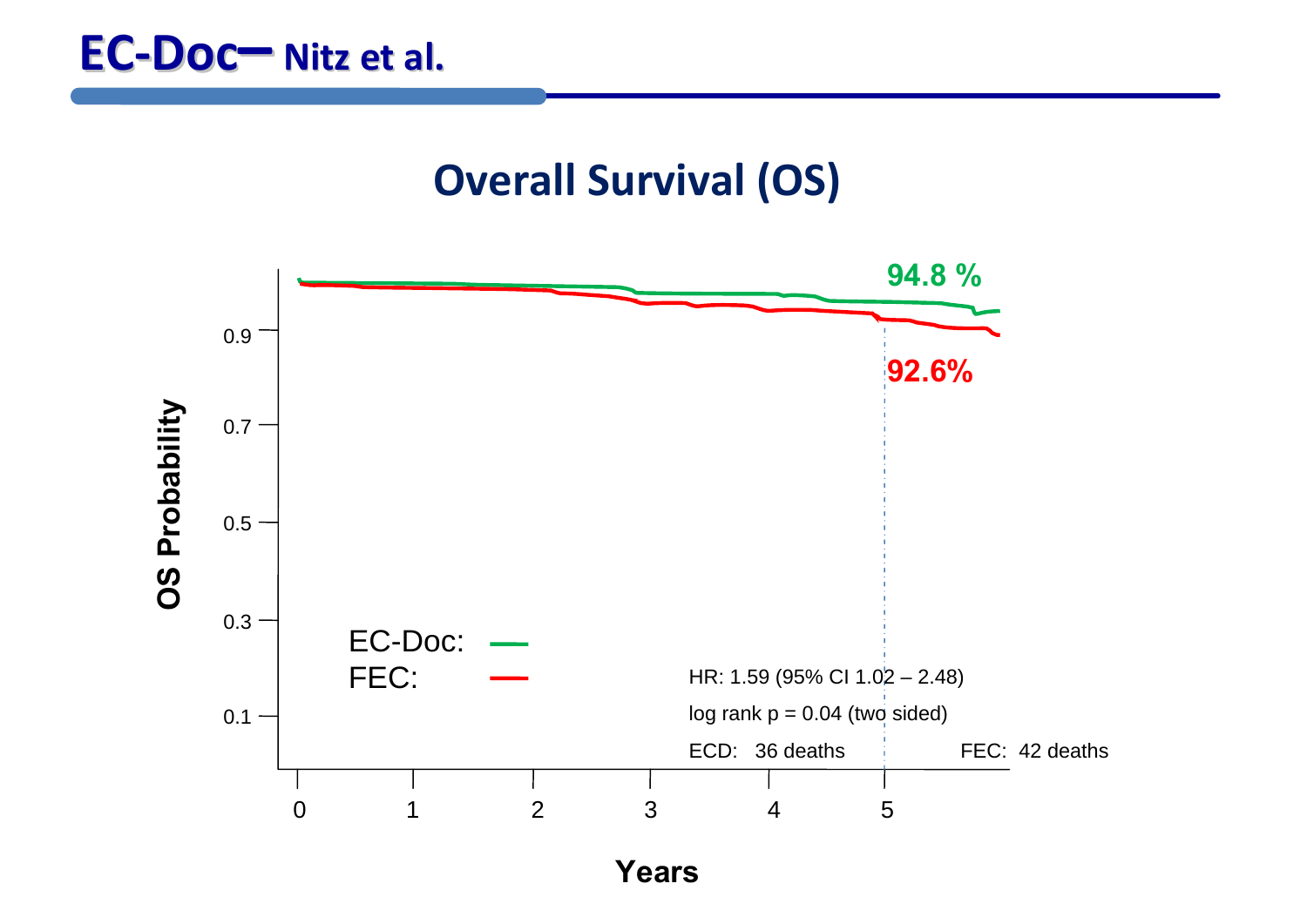![](_page_25_Picture_0.jpeg)

### **Zusammenfassung**

•**5‐JÜR für FEC ist sehr gut (92.6 %)**

•**5‐JÜR für EC‐Doc (94.8%) ist signifikant besser**

• **EC‐Doc in Subgruppenanalysen nicht signifikant für HR‐, ≤ 50Lj**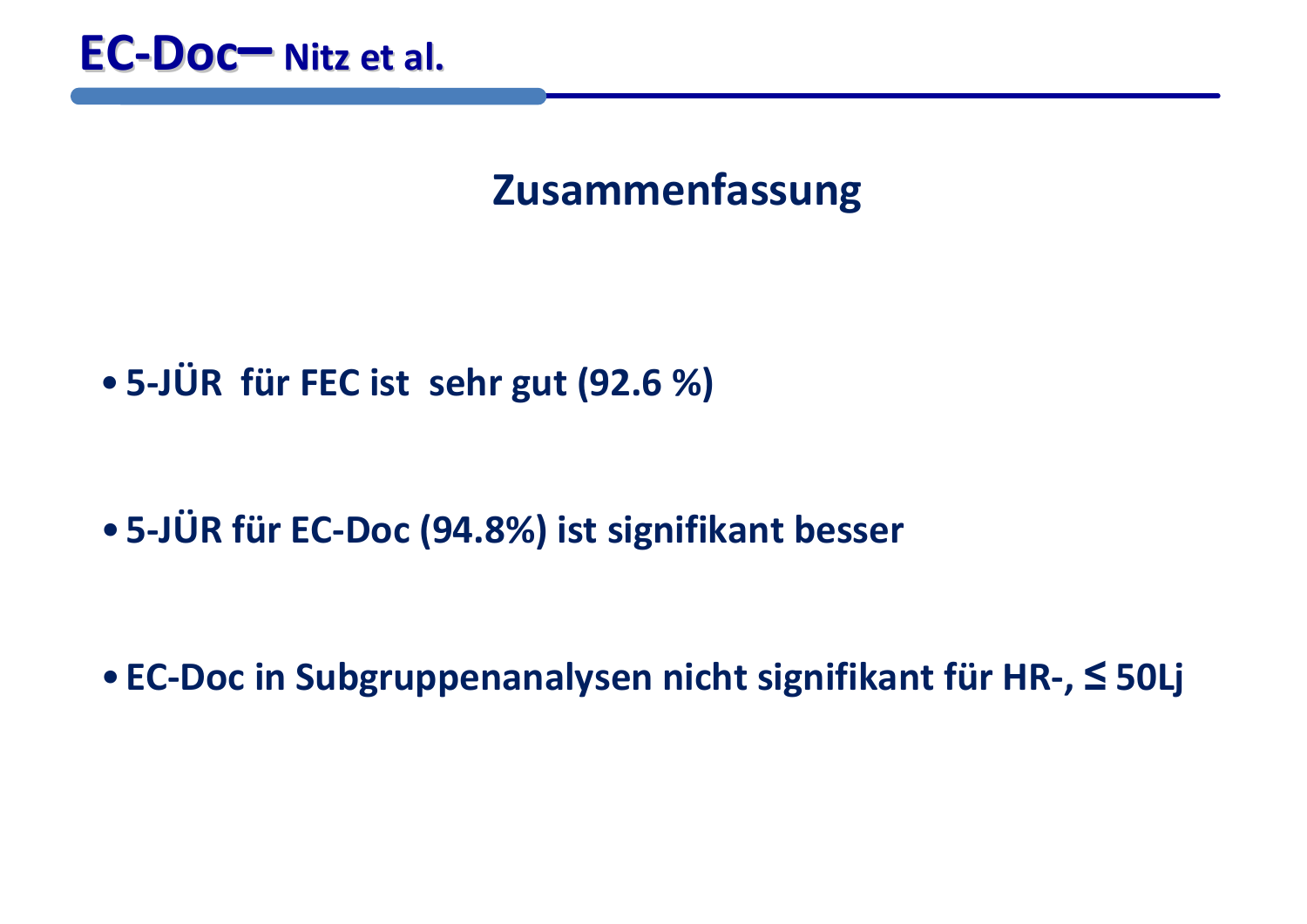### **Und jetzt ?...**

![](_page_26_Figure_1.jpeg)